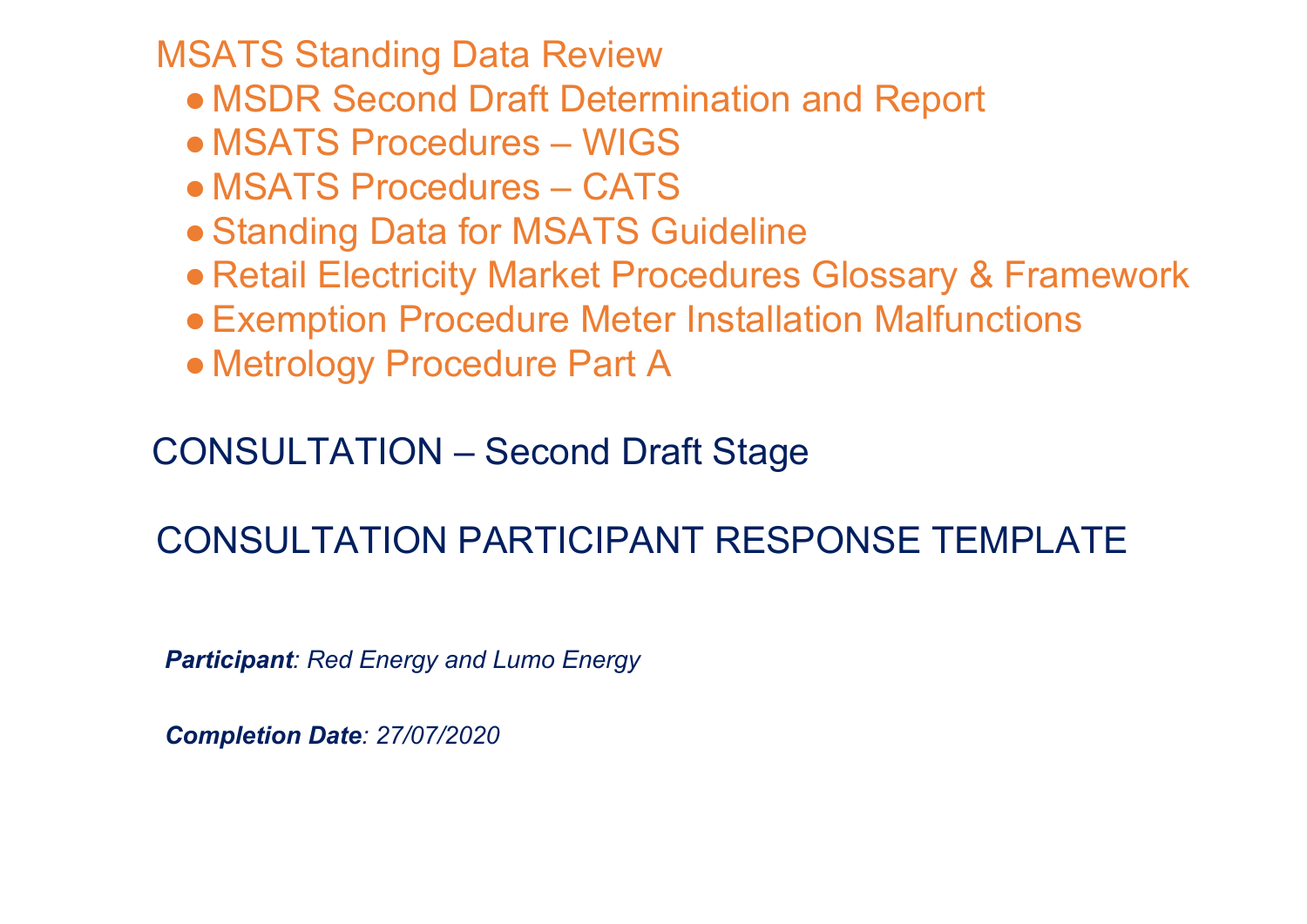# Table of Contents

| 1. | Context                                                                           | 3  |
|----|-----------------------------------------------------------------------------------|----|
| 2. | Questions raised in the MSATS Standing Data Review Second Draft Report            | 3  |
| 3. | Proposed Changes in MSATS Procedures - CATS                                       | 4  |
| 4. | Proposed Changes in MSATS Procedures - WIGS                                       | 6  |
| 5. | Proposed Changes in Standing Data for MSATS Guideline                             | 7  |
| 6. | Proposed Changes in Metrology Procedure Part A                                    | 8  |
| 7. | Proposed Changes in Exemption Procedure Meter Installation Malfunctions           | 8  |
| 8. | Proposed Changes in Retail Electricity Market Procedures - Glossary and Framework | 9  |
| 9. | Other Issues Related to Consultation Subject Matter                               | 10 |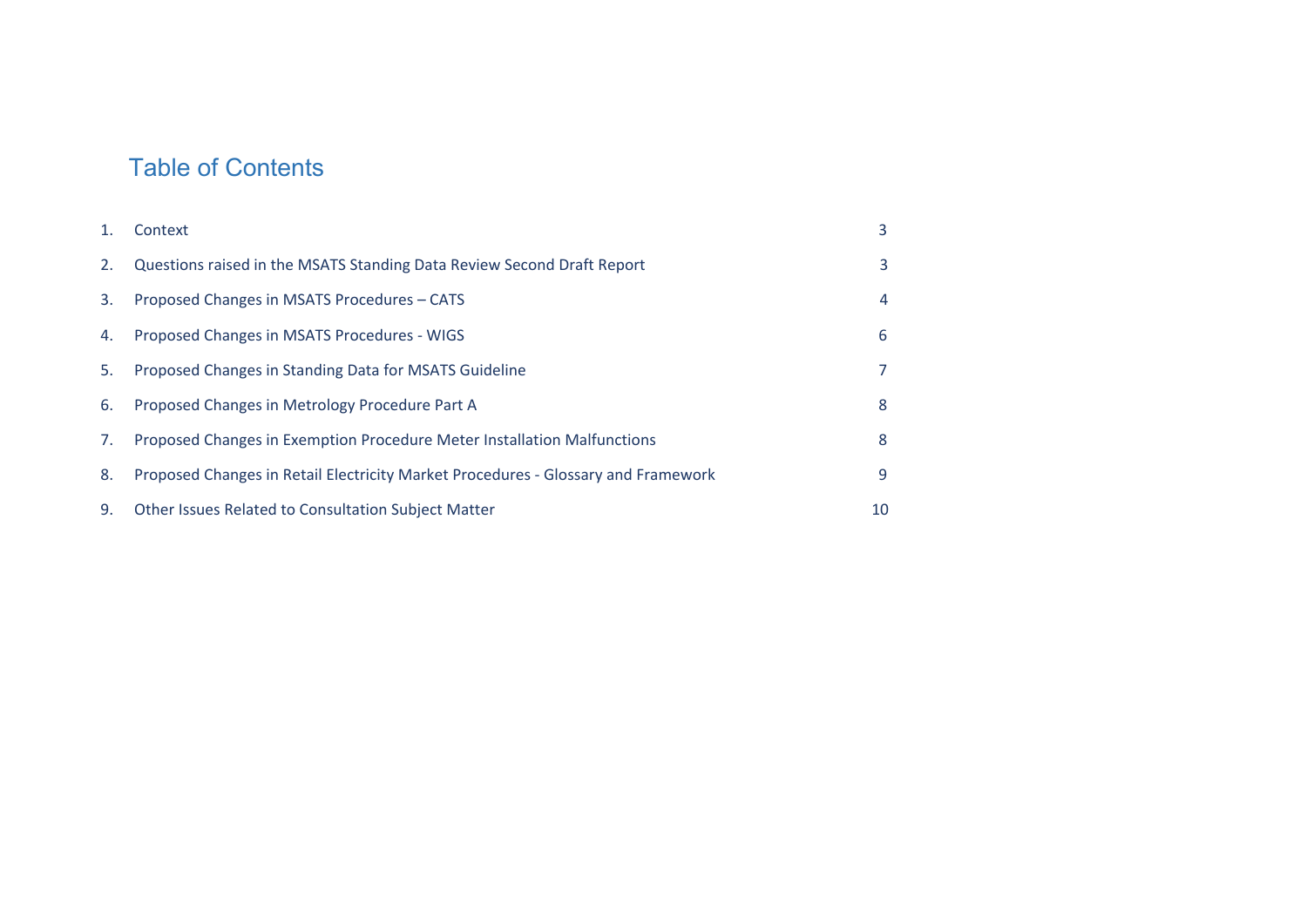# <span id="page-2-0"></span>**1. Context**

This template is to assist stakeholders in giving feedback to the questions raised in the Second Draft Report about the proposed changes to the MSATS Standing Data, and to the second draft changes highlighted in **YELLOW** in the change marked versions of the different procedures and guidelines released in the second draft stage of consultation.

### <span id="page-2-1"></span>**2. Questions raised in the MSATS Standing Data Review Second Draft Report**

| <b>Information</b>                                                | Q No. | <b>Question</b>                                                                                                                                                                                                                                                                                                                                                                                                                                                                                                  | <b>Participant Comments</b> |
|-------------------------------------------------------------------|-------|------------------------------------------------------------------------------------------------------------------------------------------------------------------------------------------------------------------------------------------------------------------------------------------------------------------------------------------------------------------------------------------------------------------------------------------------------------------------------------------------------------------|-----------------------------|
| <b>Category</b>                                                   |       |                                                                                                                                                                                                                                                                                                                                                                                                                                                                                                                  |                             |
| <b>Metering Installation</b><br><b>Transformer</b><br>Information |       | The proposed CT/VT fields values and validations, as listed<br>above, are provided as examples to stimulate feedback from<br>participants. AEMO notes some feedback that options are<br>missing for CT Types, to allow for HV CTs and LV Special CTs.<br>What is the list of values and validations that you need or want<br>for the enumerated list for the various CT/VT fields? (In the<br>absence of any such feedback, the list proposed by AEMO<br>would provide the initial values for the CT/VT fields)? | No comment at this time.    |

#### **2.1 Material Issues**

#### <span id="page-2-2"></span>**3. Proposed Changes in MSATS Procedures – CATS**

| <b>Section No/Field Name</b> | <b>Participant Comments</b>                                                                                                                                                                                                   |
|------------------------------|-------------------------------------------------------------------------------------------------------------------------------------------------------------------------------------------------------------------------------|
| 2.2(r)                       | The timeframe proposed in the final determination for the 'Introduction of Metering Coordinator Planned<br>Interruptions' provides for information to be updated 'as soon as practicable'. As a result, Red and Lumo strongly |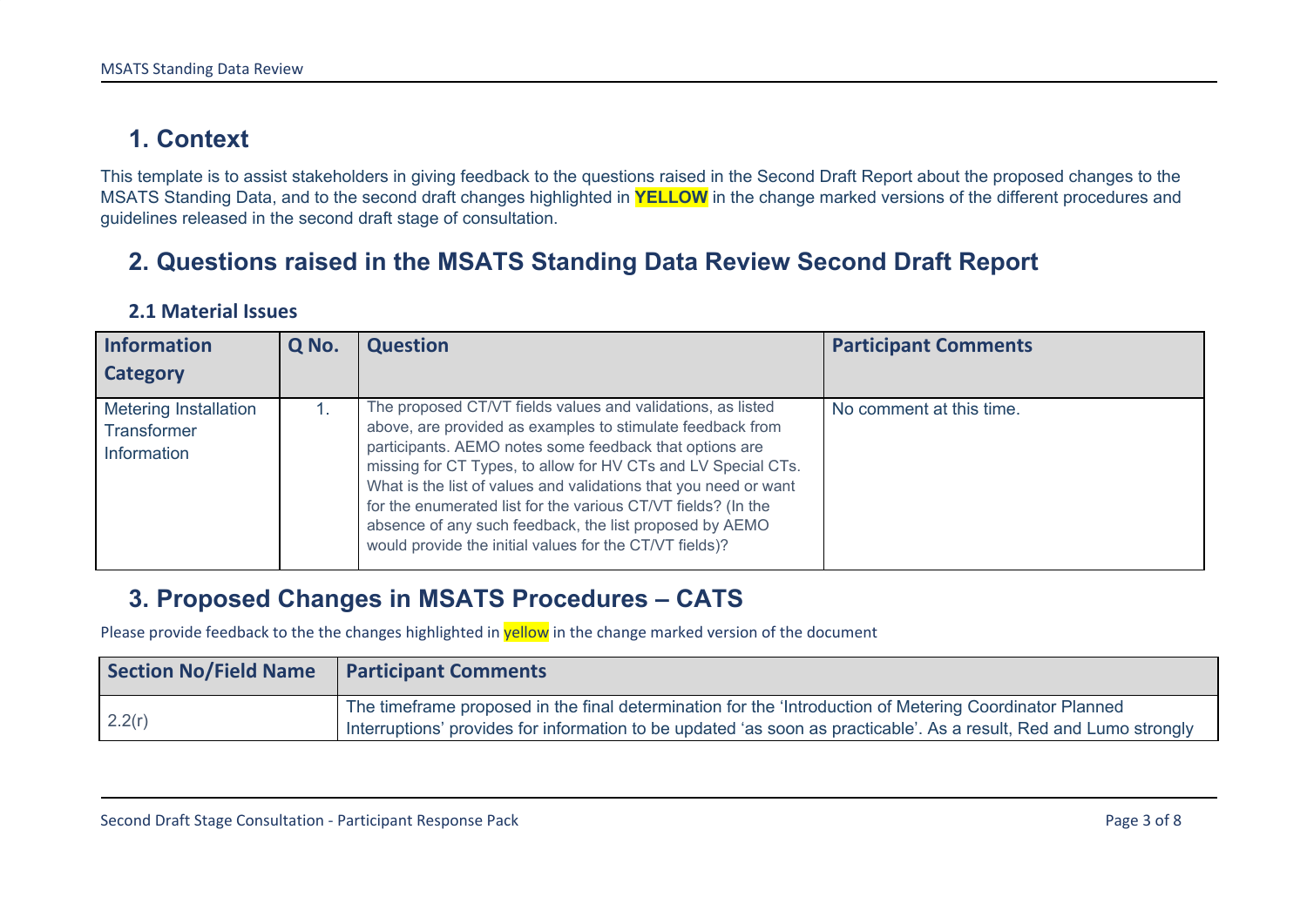|           | object to this addition and propose it be removed: (r)Notify the LNSP of any connection point that has a Shared       |
|-----------|-----------------------------------------------------------------------------------------------------------------------|
|           | Fuse Arrangement within two business days of becoming aware of the Shared Fuse Arrangements.                          |
|           | A retailer will notify the LNSP via a B2B transaction, requesting it to perform a 'temporary isolation group supply'. |
|           | On that basis, the retailer does not also need to advise the LNSP via a CATS transaction. Moreover, as it already     |
|           | is an obligation in the Metrology Procedures, it does not need to be duplicated into the CATS Procedures.             |
| 2.2(s)    | Object to this clause being added. See feedback as per 2.2(r)                                                         |
| 2.3(r)    | No comment at this time.                                                                                              |
| 2.3(s)    | No comment at this time                                                                                               |
| 2.3(t)    | No comment at this time                                                                                               |
| 2.6(k)    | Object to this clause being added. See feedback as per 2.2(r)                                                         |
| 2.6(l)    | Object to this clause being added. See feedback as per 2.2 (r)                                                        |
| 2.9(k)    | No comment at this time                                                                                               |
| 9.3.4(c)  | No comment at this time                                                                                               |
| 9.3.4(e)  | No comment at this time                                                                                               |
| 9.4.4(c)  | No comment at this time                                                                                               |
| 9.4.4(d)  | No comment at this time                                                                                               |
| 10.1.4(c) | No comment at this time                                                                                               |
| 10.1.4(e) | No comment at this time                                                                                               |
| 10.2.4(g) | No comment at this time                                                                                               |
| 10.3.4(h) | No comment at this time                                                                                               |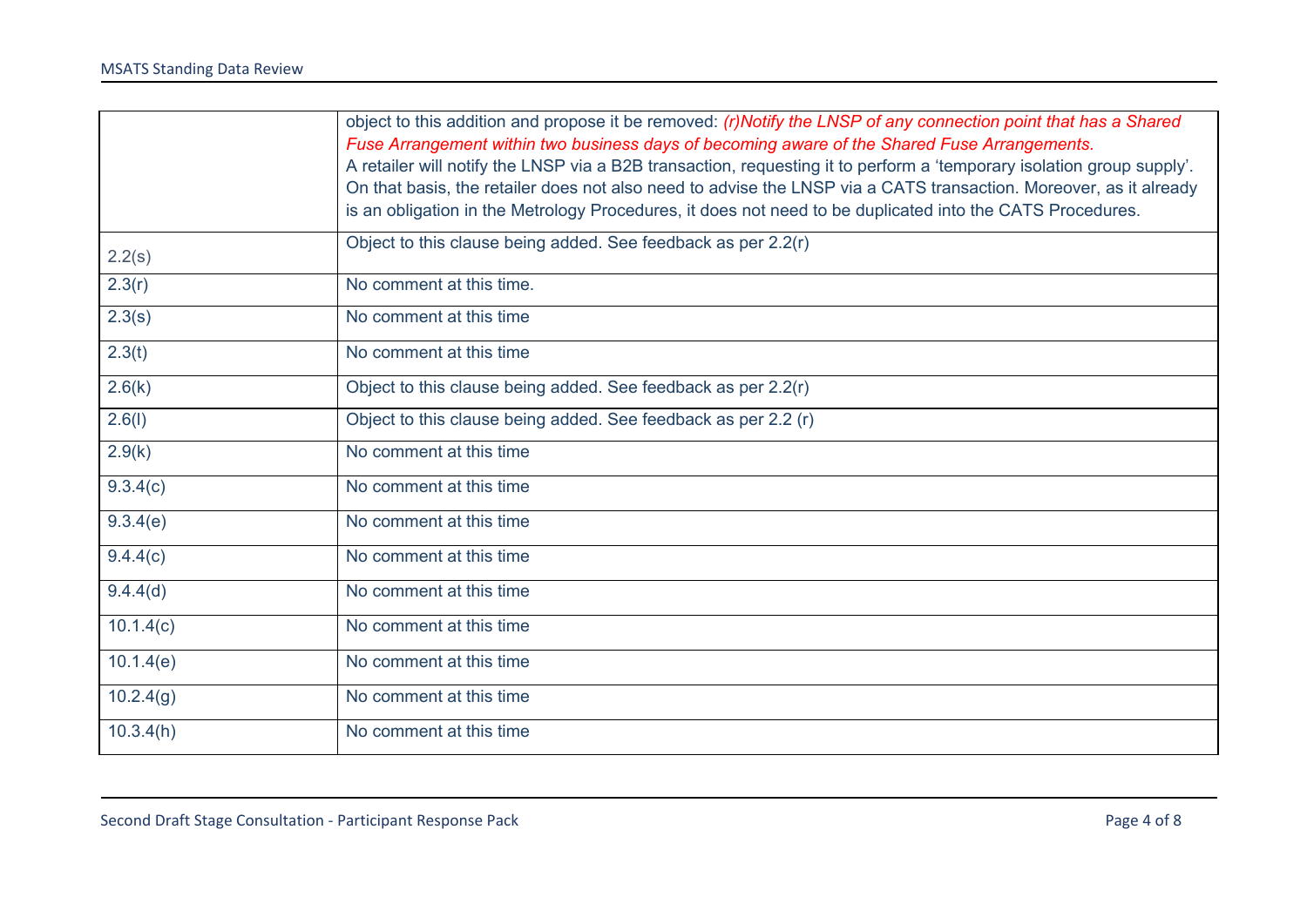| 10.4.4(d)  | No comment at this time |
|------------|-------------------------|
| 10.4.4(g)  | No comment at this time |
| 10.5.4(d)  | No comment at this time |
| 10.5.4(g)  | No comment at this time |
| 15.1.4(f)  | No comment at this time |
| Table 16-C | No comment at this time |

## <span id="page-4-0"></span>**4. Proposed Changes in MSATS Procedures - WIGS**

| <b>Section No/Field Name</b> | <b>Participant Comments</b> |
|------------------------------|-----------------------------|
| 4.3.4(c)                     | No comment at this time     |
| 4.3.4(h)                     | No comment at this time     |
| 5.2.4(c)                     | No comment at this time     |
| 5.2.4(d)                     | No comment at this time     |
| 5.3.4(f)                     | No comment at this time     |
| 5.4.4(f)                     | No comment at this time     |
| 9.1.4(b)(iii)                | No comment at this time     |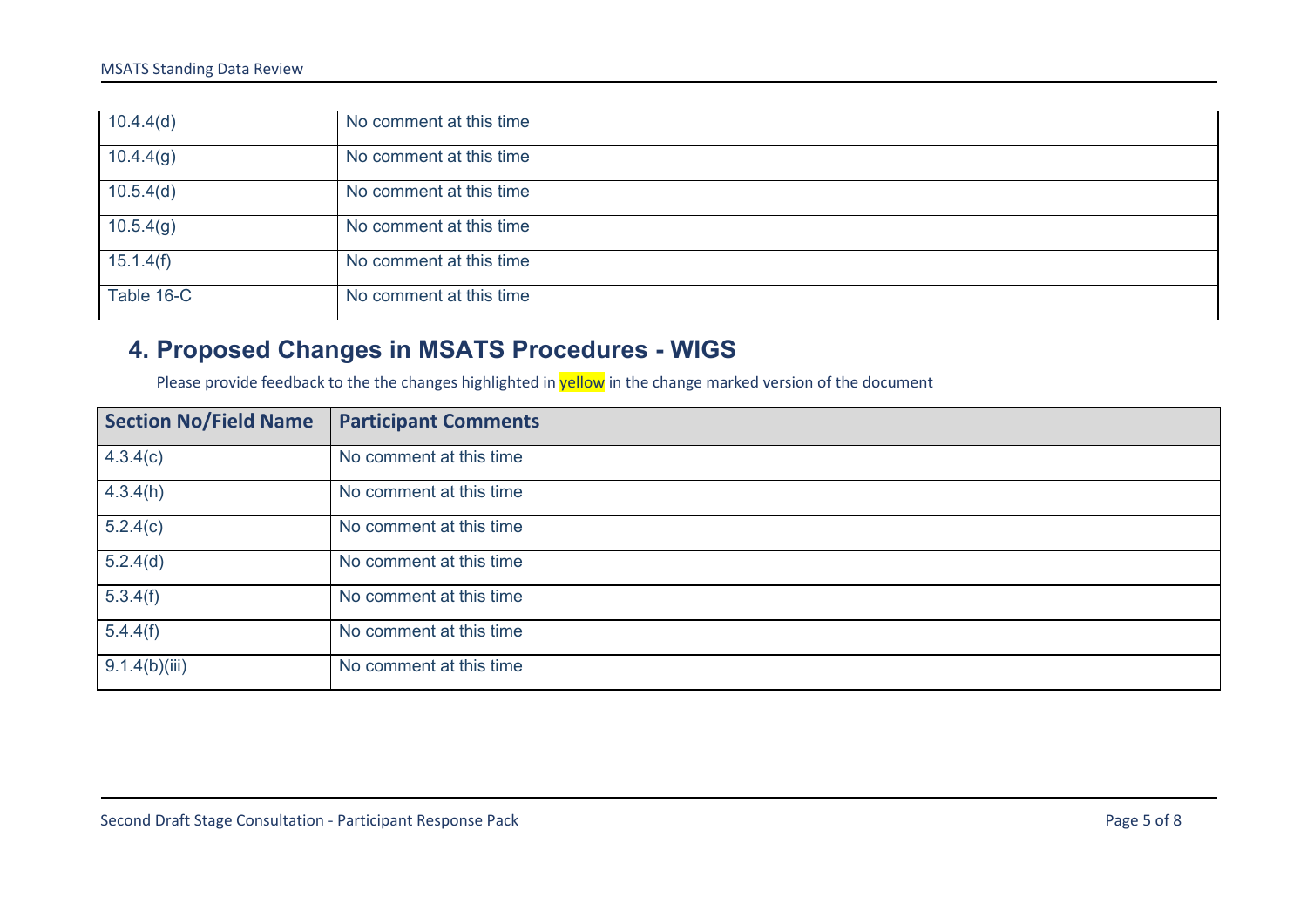## <span id="page-5-0"></span>**5. Proposed Changes in Standing Data for MSATS Guideline**

| <b>Section No/Field Name</b>     | <b>Participant Comments</b>                                                                                                                                                                                                                                                                                                                                   |
|----------------------------------|---------------------------------------------------------------------------------------------------------------------------------------------------------------------------------------------------------------------------------------------------------------------------------------------------------------------------------------------------------------|
| Table 3 CATS_METER_REGISTER      | No comment at this time                                                                                                                                                                                                                                                                                                                                       |
| Table 6 CATS NMI DATA            | No comment at this time                                                                                                                                                                                                                                                                                                                                       |
| Table 8 CATS_REGISTER_IDENTIFIER | No comment at this time                                                                                                                                                                                                                                                                                                                                       |
| Table 15 Valid Meter Use Codes   | Red and Lumo would like to point out that Solar / PV seems to have been missed out or not included<br>from the valid meter codes, however, it was confirmed in the first draft as a required option. We would<br>also suggest that an additional option of Solar / PV Controlled be considered to differentiate between<br>controlled and uncontrolled Solar. |
| Table 16 Valid Time of Day Codes | No comment at this time                                                                                                                                                                                                                                                                                                                                       |
| Section 13                       | No comment at this time                                                                                                                                                                                                                                                                                                                                       |
| Table 43 CATS Meter Register     | No comment at this time                                                                                                                                                                                                                                                                                                                                       |
| Table 46 CATS NMI Data           | No comment at this time                                                                                                                                                                                                                                                                                                                                       |
| Table 49 CATS Meter Register     | No comment at this time                                                                                                                                                                                                                                                                                                                                       |
| Table 52 CATS NMI Data           | No comment at this time                                                                                                                                                                                                                                                                                                                                       |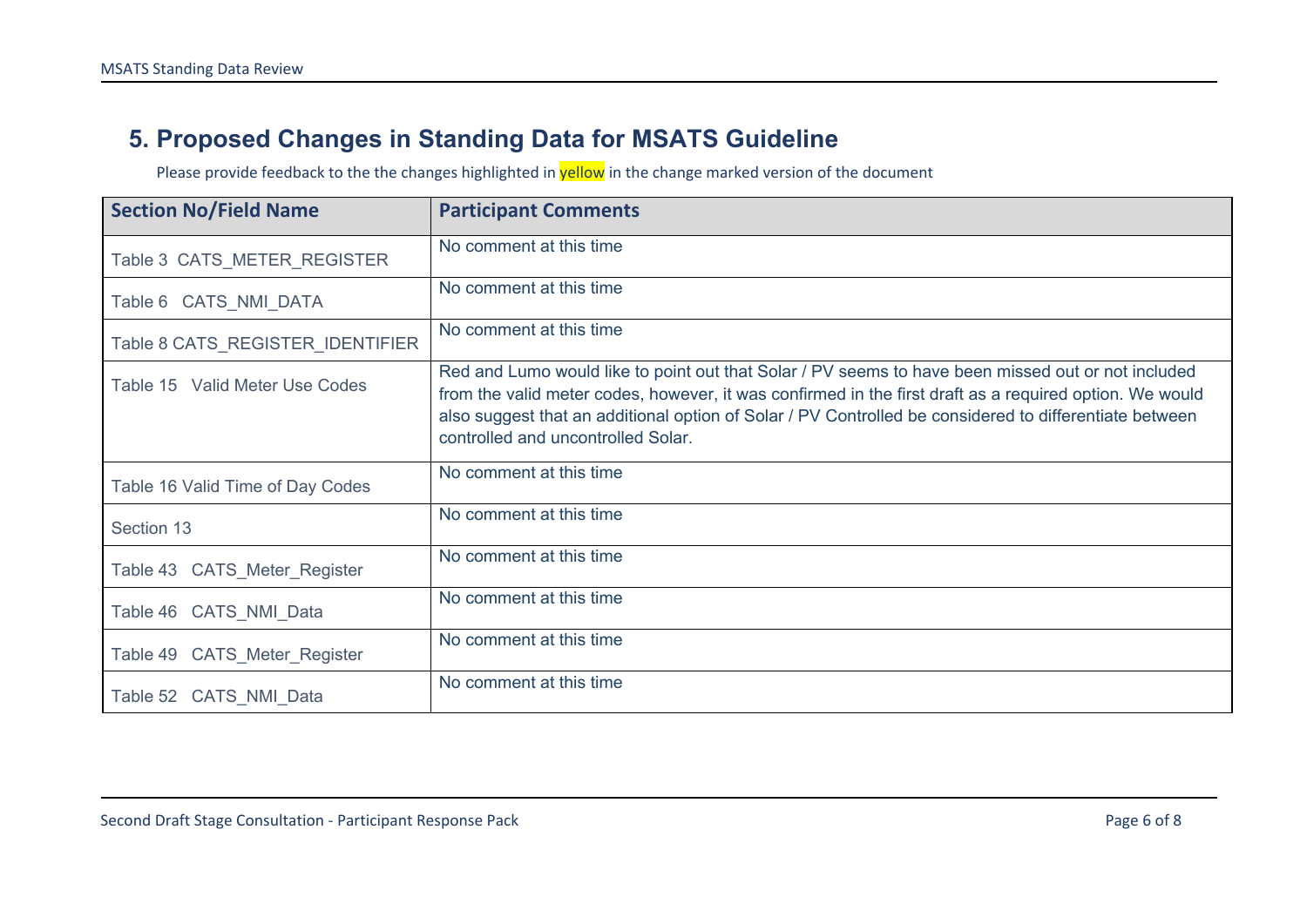#### <span id="page-6-0"></span>**6. Proposed Changes in Metrology Procedure Part A**

Please provide feedback to the the changes highlighted in **yellow** in the change marked version of the document

| <b>Section No/Field Name</b>        | <b>Participant Comments</b>                                                                                                                                                                                                                                                                                                                    |
|-------------------------------------|------------------------------------------------------------------------------------------------------------------------------------------------------------------------------------------------------------------------------------------------------------------------------------------------------------------------------------------------|
| <b>14. SHARED FUSE ARRANGEMENTS</b> | In line with feedback provided to the MSATS CATS Procedures 2.2 (r) and 2.2 (s), the obligation<br>should be taken out of the CATS Procedures and therefore the Metrology Procedure does not need to<br>point to it. Wording to be changed as follows:                                                                                         |
|                                     | (b) Financially Responsible Market Participants (FRMPs) and Metering Coordinators (MCs) must<br>notify the Local Network Service Providers (LNSPs) of any new Shared Fuse Arrangements or any<br>changes to existing Shared Fuse Arrangements for the connection points relevant to them, as<br>specified in the NER.-and the MSATS Procedures |

#### <span id="page-6-1"></span>**7. Proposed Changes in Exemption Procedure Meter Installation Malfunctions**

Please provide feedback to the the changes highlighted in **yellow** in the change marked version of the document

| <b>Section No/Field Name</b> | <b>Participant Comments</b> |
|------------------------------|-----------------------------|
|                              | No comment at this time     |
| 2.2                          | No comment at this time     |
| <b>Appendix A</b>            | No comment at this time     |
| Appendix B                   | No comment at this time     |

#### <span id="page-6-2"></span>**8. Proposed Changes in Retail Electricity Market Procedures - Glossary and Framework**